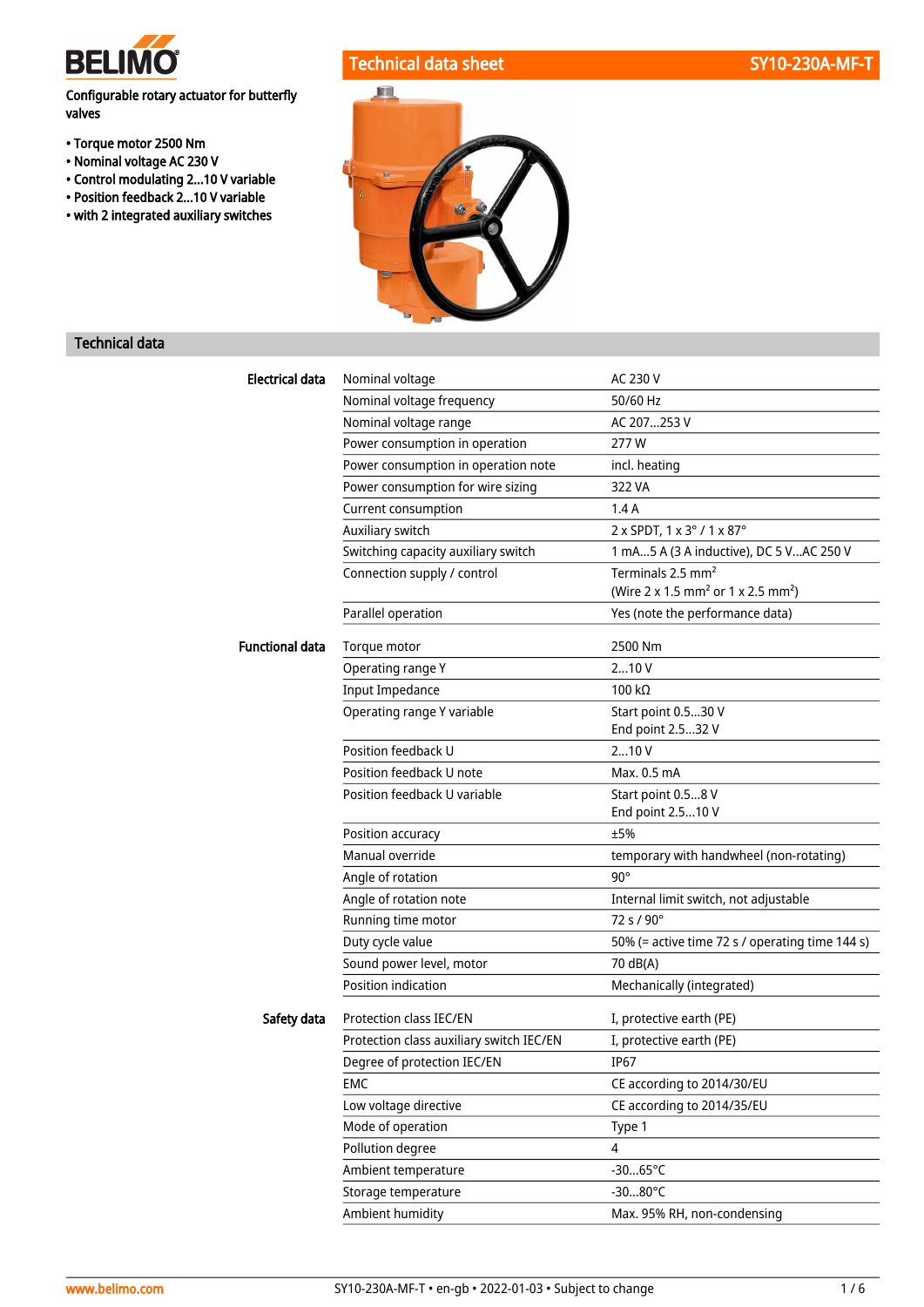

Technical data sheet SY10-230A-MF-T

| Safety data     | Servicing         | maintenance-free   |  |
|-----------------|-------------------|--------------------|--|
| Mechanical data | Connection flange | F <sub>16</sub>    |  |
| Weight          | Weight            | 72 kg              |  |
| Materials       | Housing material  | Die cast aluminium |  |

# Safety notes

|                              | • This device has been designed for use in stationary heating, ventilation and air-conditioning<br>systems and must not be used outside the specified field of application, especially in aircraft or<br>in any other airborne means of transport.<br>• Caution: Power supply voltage!<br>• Only authorised specialists may carry out installation. All applicable legal or institutional<br>installation regulations must be complied during installation.<br>• The device does not contain any parts that can be replaced or repaired by the user.<br>• The device contains electrical and electronic components and must not be disposed of as<br>household refuse. All locally valid regulations and requirements must be observed.<br>• Warning: Leakage current possible (<3.5 mA)! When connecting the actuator, connect the<br>earth first and then the supply connections! Do not disconnect the earth until after both<br>supply connections have been disconnected!<br>• A change of the preset angle of rotation limitation may not take place neither by means of<br>limit switches nor by means of PC-Tool/ZTH- |
|------------------------------|-------------------------------------------------------------------------------------------------------------------------------------------------------------------------------------------------------------------------------------------------------------------------------------------------------------------------------------------------------------------------------------------------------------------------------------------------------------------------------------------------------------------------------------------------------------------------------------------------------------------------------------------------------------------------------------------------------------------------------------------------------------------------------------------------------------------------------------------------------------------------------------------------------------------------------------------------------------------------------------------------------------------------------------------------------------------------------------------------------------------------------|
| <b>Product features</b>      |                                                                                                                                                                                                                                                                                                                                                                                                                                                                                                                                                                                                                                                                                                                                                                                                                                                                                                                                                                                                                                                                                                                               |
| <b>Fields of application</b> | The actuator is particularly suitable for utilisation in outdoor applications and is protected<br>against the following weather conditions:<br>- UV radiation<br>- Dirt / Dust<br>- Rain / Snow<br>- Air humidity                                                                                                                                                                                                                                                                                                                                                                                                                                                                                                                                                                                                                                                                                                                                                                                                                                                                                                             |
| Mode of operation            | The actuator is connected with a standard modulating signal and drives to the position defined<br>by the positioning signal. The measuring voltage U serves for the electrical display of the<br>actuator position 0100% and as slave control signal for other actuators.                                                                                                                                                                                                                                                                                                                                                                                                                                                                                                                                                                                                                                                                                                                                                                                                                                                     |
| Parametrisable actuators     | The factory settings cover the most common applications. Input and output signals and other<br>parameters can be altered with the Belimo Service Tool MFT-P.                                                                                                                                                                                                                                                                                                                                                                                                                                                                                                                                                                                                                                                                                                                                                                                                                                                                                                                                                                  |
| Simple direct mounting       | Simple direct mounting on the butterfly valve. The mounting orientation in relation to the<br>butterfly valve can be selected in 90° (angle) increments.                                                                                                                                                                                                                                                                                                                                                                                                                                                                                                                                                                                                                                                                                                                                                                                                                                                                                                                                                                      |
| <b>Manual override</b>       | The butterfly valve can be closed (turn clockwise) and opened (turn counterclockwise) with the<br>handwheel. The handwheel does not move while the motor is running.                                                                                                                                                                                                                                                                                                                                                                                                                                                                                                                                                                                                                                                                                                                                                                                                                                                                                                                                                          |
| <b>Internal heating</b>      | An internal heater prevents condensation buildup.                                                                                                                                                                                                                                                                                                                                                                                                                                                                                                                                                                                                                                                                                                                                                                                                                                                                                                                                                                                                                                                                             |
|                              | High functional reliability Mechanical end stops limit the actuator to -2° and 92°. The internal limit switches interrupt the<br>voltage supply to the motor. In addition, a motor thermostat provides overload protection and<br>interrupts the voltage supply if the actuator is used outside of the specified temperatures.                                                                                                                                                                                                                                                                                                                                                                                                                                                                                                                                                                                                                                                                                                                                                                                                |
| Signalling                   | The integrated auxiliary switches are equipped with a gold/silver coating that permits<br>integration both in circuits with low currents (mA range) and in ones with larger-sized currents<br>(A range) in accordance with the specifications in the data sheet. It should be noted with this<br>application however that the contacts can no longer be used in the milliampere range after<br>larger currents have been applied to them, even if this has taken place only once.                                                                                                                                                                                                                                                                                                                                                                                                                                                                                                                                                                                                                                             |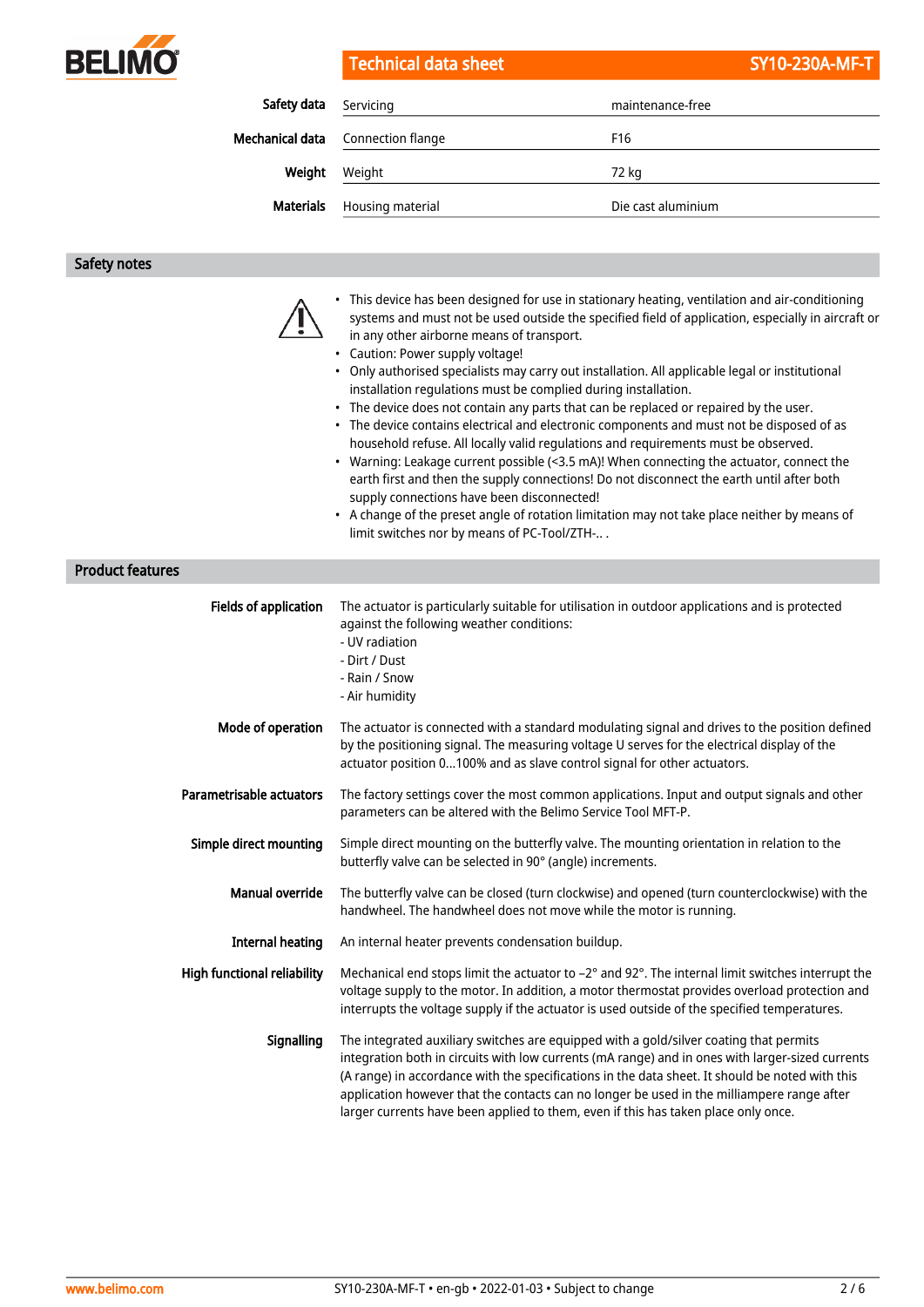

| Service tools                                            | <b>Description</b>                                                             | <b>Type</b> |  |
|----------------------------------------------------------|--------------------------------------------------------------------------------|-------------|--|
|                                                          | Service Tool, with ZIP-USB function, for parametrisable and                    | ZTH EU      |  |
|                                                          | communicative Belimo actuators, VAV controller and HVAC performance<br>devices |             |  |
| Belimo PC-Tool, Software for adjustments and diagnostics |                                                                                | MFT-P       |  |
|                                                          | Connection cable 5 m, A+B: RJ12 6/6                                            | ZK6-GEN     |  |

# Electrical installation



# Caution: Power supply voltage!

### 4-lead connection

4-lead system connection



Electrical installation for 4-lead connection



# Connection and function elements



| N/L1             | Power supply voltage         |                                                                 |
|------------------|------------------------------|-----------------------------------------------------------------|
| Y1               | Direction of rotation switch | Actuator rotates anticlockwise (ccw), valve opens               |
| Υ2               | Direction of rotation switch | Actuator rotates clockwise (cw) valve closes                    |
| ۷                | Control signal               |                                                                 |
| U <sub>5</sub>   | Position feedback            |                                                                 |
| $L_1/L_2$        | Ground 24 V-side             |                                                                 |
| S1               | Adaptation button            | Adaptation procedure is started (press S1 for 3 s)              |
|                  |                              | Adaptation must take place after the TC1/TC2 have been adjusted |
| S <sub>2</sub>   | Not used                     |                                                                 |
| LED <sub>1</sub> | On                           | Adaptation procedure activated                                  |
|                  | Off                          | Standard operation                                              |
| LED <sub>2</sub> | On                           | In operation                                                    |
| (green)          | Off                          | No voltage supply or fault                                      |
| т                | Plug-in fuse                 | Type T10A250V                                                   |
| LS <sub>3</sub>  | Auxiliary switch             | Factory setting 87°                                             |
| LS <sub>4</sub>  | Auxiliary switch             | Factory setting 3°                                              |
|                  |                              |                                                                 |
|                  |                              | (yellow)<br>C1 / C2   Not used                                  |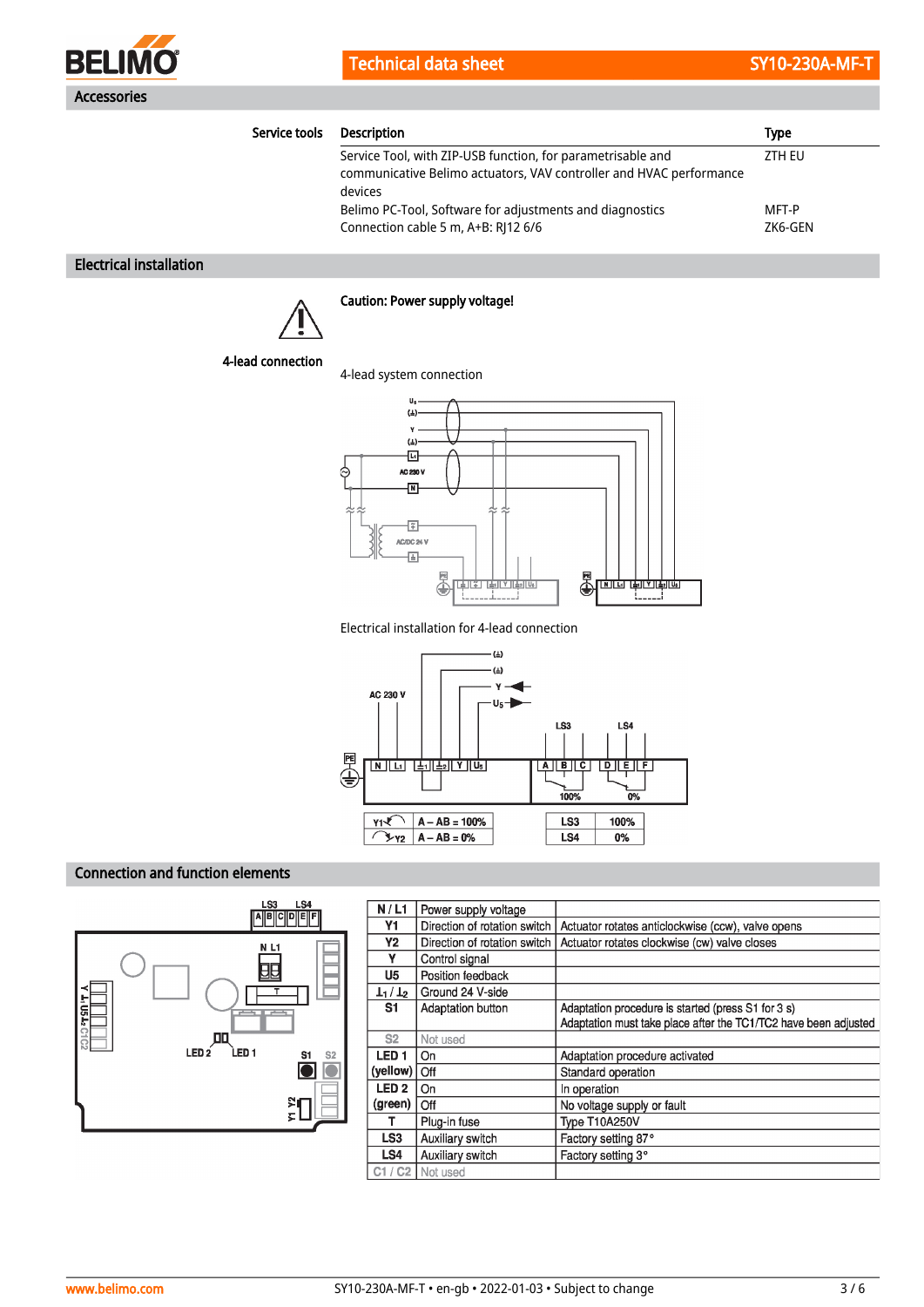



Limit switches TC1/TC2 and angle of rotation limitation are provided with sealing varnish and may not be adjusted.



The setting cams for limit and auxiliary switches can be accessed by removing the housing cover.

Optionally, auxiliary switches LS4 / LS3 can be connected for signalling.

Limit switches LS2 / LS1 interrupt the voltage to the motor and are controlled by setting cams TC.. .

The setting cams turn with the spindle. The butterfly valve closes when the spindle is turning clockwise (cw) and opens when the spindle is turning counterclockwise (ccw).



TC1/TC2 with sealing varnish: limit switches are secured against adjustment

# Settings of setting cams TC..

- TC4 for auxiliary switch position closed (factory setting 3°).
- TC3 for auxiliary switch position open (factory setting 87°).
- TC2 for limit switch closed (0°).
- TC1 for limit switch open (90°).

#### Adjusting setting cams

1) Use a 2.5 mm Allen key to unscrew the corresponding setting cams TC..

- 2) Turn the setting cam using the Allen key
- 3) Set as shown in the illustration below
- 4) Use the Allen key to tighten the corresponding setting cams



TC1: OPEN TC2: CLOSED TC3: Present position TC4: Desired position

### Mechanical angle-of-rotation limitation

The mechanical angle of rotation (3) is set at the factory to -2° and 92° and cannot be changed. The handwheel is rotated by means of a worm gear in a planetary gear unit. The gearing is stopped mechanically by means of two setscrews (3).

Relationship between mechanical angle of rotation limitation, limit and auxiliary switches

1: Auxiliary switch adjustable TC3 / TC4 2: Limit switch fix adjusted TC1 / TC2 3: Mechanical angle of rotation fix adjusted

3: Angle of rotation limitation with sealing varnish: Must not be adjusted 4: Connection handwheel

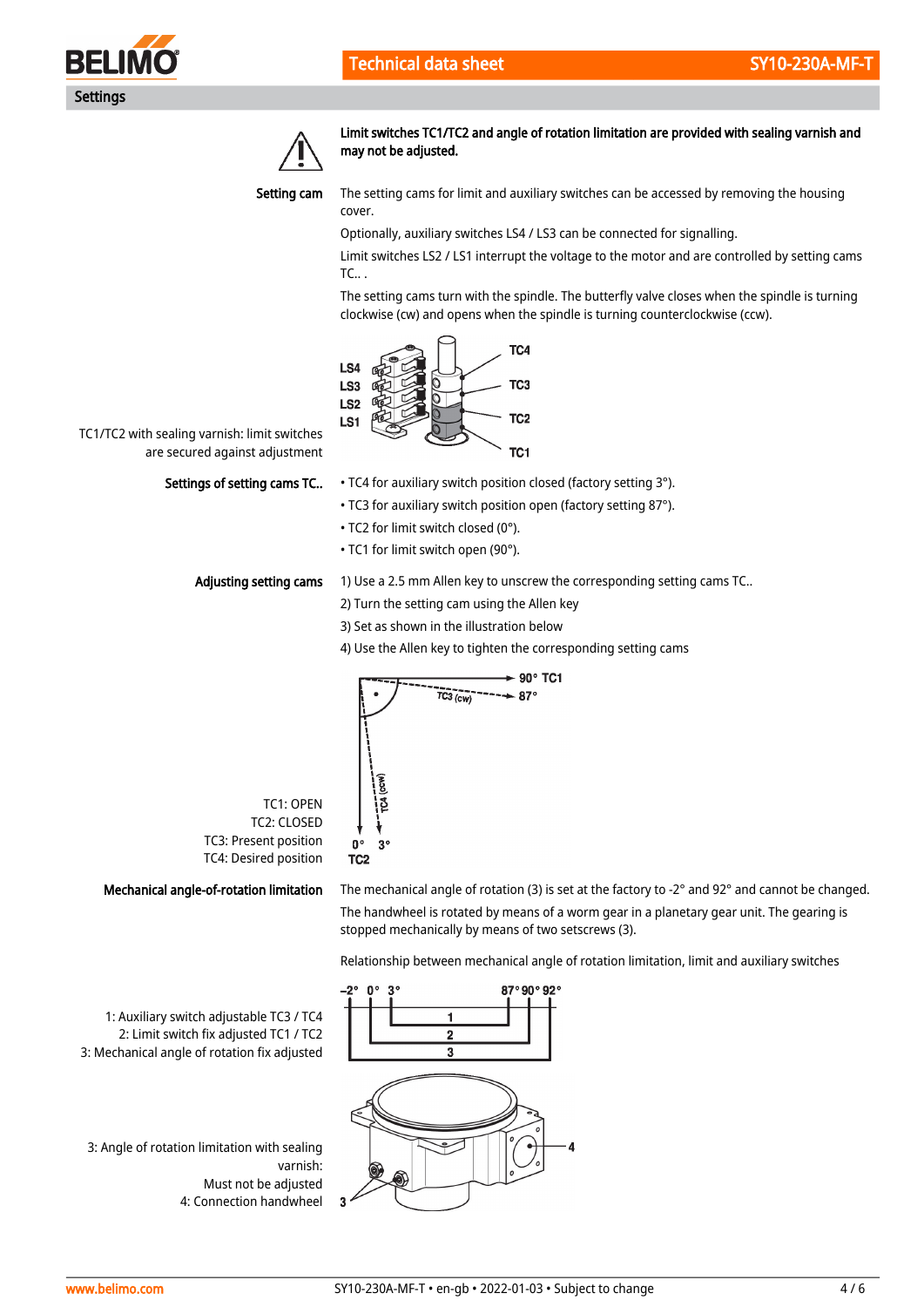

Technical data sheet SY10-230A-MF-T



Notes Actuators may be configured with Belimo PC-Tool MFT-P or ZTH EU service tool using the service socket of the actuator.

Service tools connection

Local connection with ZTH EU via service socket of the SY actuator.



Note

The housing cover must be opened so that the connections are accessible.

# Dimensions